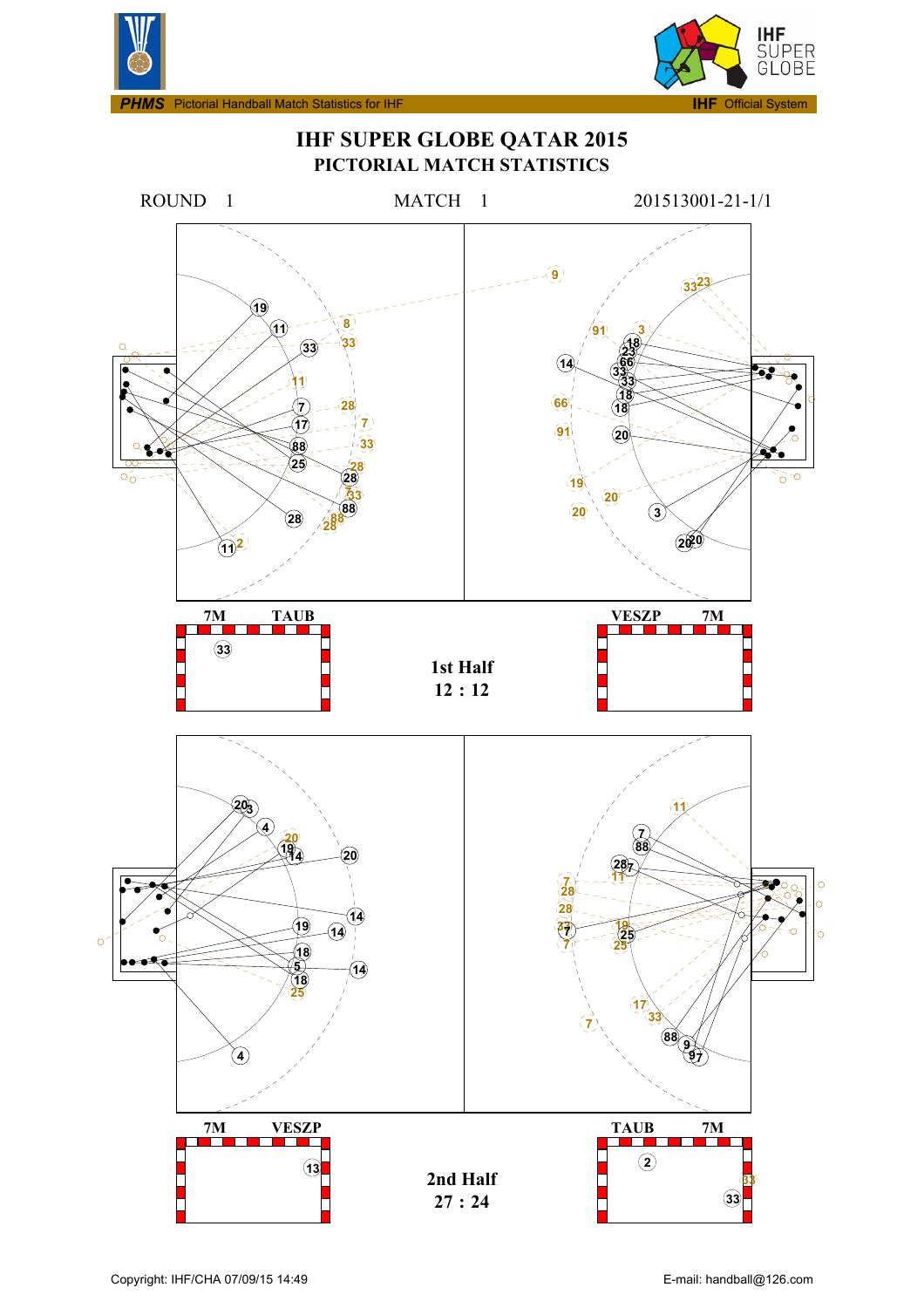



**PHMS** Pictorial Handball Match Statistics **INF** Official System

# **IHF SUPER GLOBE QATAR 2015**

INDV/TEAM MATCH STATISTICS

| <b>MEN</b>     | <b>OFFICIAL</b><br><b>HANDBALL</b>                    |               | ROUND <sub>1</sub> | <b>QUARTER FINALS</b> |              |              | GROUP X<br>MATCH 1 |                        |              |           |                 |                |                |                | 201513001-14-1/2<br>Duhail<br>07/09/2015 13:00 |
|----------------|-------------------------------------------------------|---------------|--------------------|-----------------------|--------------|--------------|--------------------|------------------------|--------------|-----------|-----------------|----------------|----------------|----------------|------------------------------------------------|
| No.            | Name                                                  | Field<br>Shot | Line<br>Shot       | Wing<br>Shot          | Fast<br>Brk. | Brk.<br>Thr. | Free<br>Thr.       | 7 <sub>m</sub><br>Thr. | <b>Total</b> | Rate<br>% | ASST. ERR. WAR. |                |                | $2^{\prime}$   | D+DR TIME                                      |
|                | <b>MKB-MVM VESZPREM(HUN)(VESZP)</b><br>(COURT PLAYER) |               |                    |                       |              |              |                    |                        |              |           |                 |                |                |                |                                                |
| 3 <sup>1</sup> | <b>GULYAS Peter</b>                                   |               |                    |                       | 2/3          |              |                    |                        | 2/3          | 66.7%     | $\mathbf{1}$    |                |                | $\mathbf{1}$   | 00:21:07                                       |
| 4              | <b>IVANCSIK Gergo</b>                                 |               | 1/1                |                       | 1/1          |              |                    |                        | 2/2          | 100%      | $\overline{2}$  |                |                |                | 00:46:47                                       |
| 5              | <b>SCHUCH Istvan T.</b>                               |               | 1/1                |                       |              |              |                    |                        | 1/1          | 100%      |                 |                |                |                | 00:29:58                                       |
| 13             | <b>ILIC Momir</b>                                     |               |                    |                       |              |              |                    | 1/1                    | 1/1          | 100%      | $\mathbf{1}$    | 3              |                |                | 00:40:04                                       |
| 14             | <b>PALMARSSON Aron</b>                                | 3/3           | 1/1                |                       |              | 1/1          |                    |                        | 5/5          | 100%      | $\overline{1}$  | $\overline{2}$ |                |                | 00:13:05                                       |
| 16             | <b>MIKLER Roland</b>                                  |               |                    |                       |              |              |                    |                        |              | 0.0%      |                 |                |                |                | 00:22:24                                       |
| 18             | <b>NILSSON Andreas</b>                                |               | 5/5                |                       |              |              |                    |                        | 5/5          | 100%      |                 | $\overline{2}$ |                |                | 00:17:37                                       |
| 19             | NAGY Laszlo Z.                                        | 0/1           | 1/1                |                       | 1/1          |              |                    |                        | 2/3          | 66.7%     | $\mathbf{1}$    | $\mathbf{1}$   |                |                | 00:34:45                                       |
| 20             | <b>ZEITZ Christian</b>                                | 1/2           | 0/1                | 1/1                   | 1/2          | 2/2          |                    |                        | 5/8          | 62.5%     | 3               | $\mathbf{1}$   | $\mathbf{1}$   | $\overline{2}$ | 00:39:42                                       |
| 23             | <b>UGALDE GARCIA C.</b>                               |               |                    | 0/1                   | 1/1          |              |                    |                        | 1/2          | 50.0%     |                 |                |                |                | 00:12:48                                       |
| 25             | <b>RODRIGUEZ Jose</b>                                 |               |                    |                       | 0/1          |              |                    |                        | 0/1          | 0.0%      | $\mathbf{1}$    | 3              |                |                | 00:17:18                                       |
| 30             | <b>TERZIC Mirsad</b>                                  |               |                    |                       |              |              |                    |                        |              | 0.0%      |                 |                |                | $\mathbf{1}$   | 00:10:12                                       |
| 32             | <b>ALILOVIC Mirko</b>                                 |               |                    |                       |              |              |                    |                        |              | 0.0%      |                 |                |                |                | 00:37:36                                       |
| 33             | <b>SULIC Renato</b>                                   |               | 2/2                | 0/1                   |              |              |                    |                        | 2/3          | 66.7%     |                 | 6              |                |                | 00:21:42                                       |
| 66             | <b>LEKAI Mate</b>                                     | 0/1           | 1/1                |                       |              |              |                    |                        | 1/2          | 50.0%     | $\mathbf{1}$    | $\mathbf{3}$   |                | $\mathbf{1}$   | 00:22:27                                       |
| 91             | SLISKOVIC Ivan                                        | 0/1           |                    |                       | 0/1          |              |                    |                        | 0/2          | 0.0%      | $\overline{2}$  | 1              | $\mathbf{1}$   |                | 00:22:39                                       |
|                | <b>Total</b>                                          | 4/8           | 12/13              | 1/3                   | 6/10         | 3/3          |                    | 1/1                    | 27/38        | 71.1%     | 13              | 22             | $\overline{2}$ | 5              |                                                |
|                | (GOALKEEPER)                                          |               |                    |                       |              |              |                    |                        |              |           |                 |                |                |                |                                                |
| 16             | <b>MIKLER Roland</b>                                  | 3/4           | 1/2                | 0/1                   | 2/2          | 0/2          |                    | 1/2                    | 7/13         | 53.8%     |                 |                |                |                | 00:22:24                                       |
| 32             | <b>ALILOVIC Mirko</b>                                 | 2/3           | 2/8                | 1/5                   | 0/2          | 0/2          | 0/1                | 0/2                    | 5/23         | 21.7%     |                 |                |                |                | 00:37:36                                       |
|                | <b>Total</b>                                          | 5/7           | 3/10               | 1/6                   | 2/4          | 0/4          | 0/1                | 1/4                    | 12/36        | 33.3%     |                 |                |                |                |                                                |

### **COURT PLAYER: GOALS/SHOTS GOALKEEPER: SAVED/SHOTS**

| <b>TEAM TOTALS</b> | <b>GOALS</b> | <b>SAVED</b> | <b>MISSED</b> | <b>POST</b> | <b>BLOCKED</b> | <b>TOTAL</b> | $RATE(\%)$ |
|--------------------|--------------|--------------|---------------|-------------|----------------|--------------|------------|
| Field Shot         | 4            |              |               |             | 2              | 8            | 50.0%      |
| Line Shot          | 12           |              |               |             |                | 13           | 92.3%      |
| Wing Shot          |              |              |               |             |                | 3            | 33.3%      |
| <b>Fastbreak</b>   | 6            | 3            |               |             |                | 10           | 60.0%      |
| Breakthrough       | 3            |              |               |             |                | 3            | 100.0%     |
| <b>Free Throw</b>  |              |              |               |             |                |              | $0.0\%$    |
| 7M-Throw           |              |              |               |             |                |              | 100.0%     |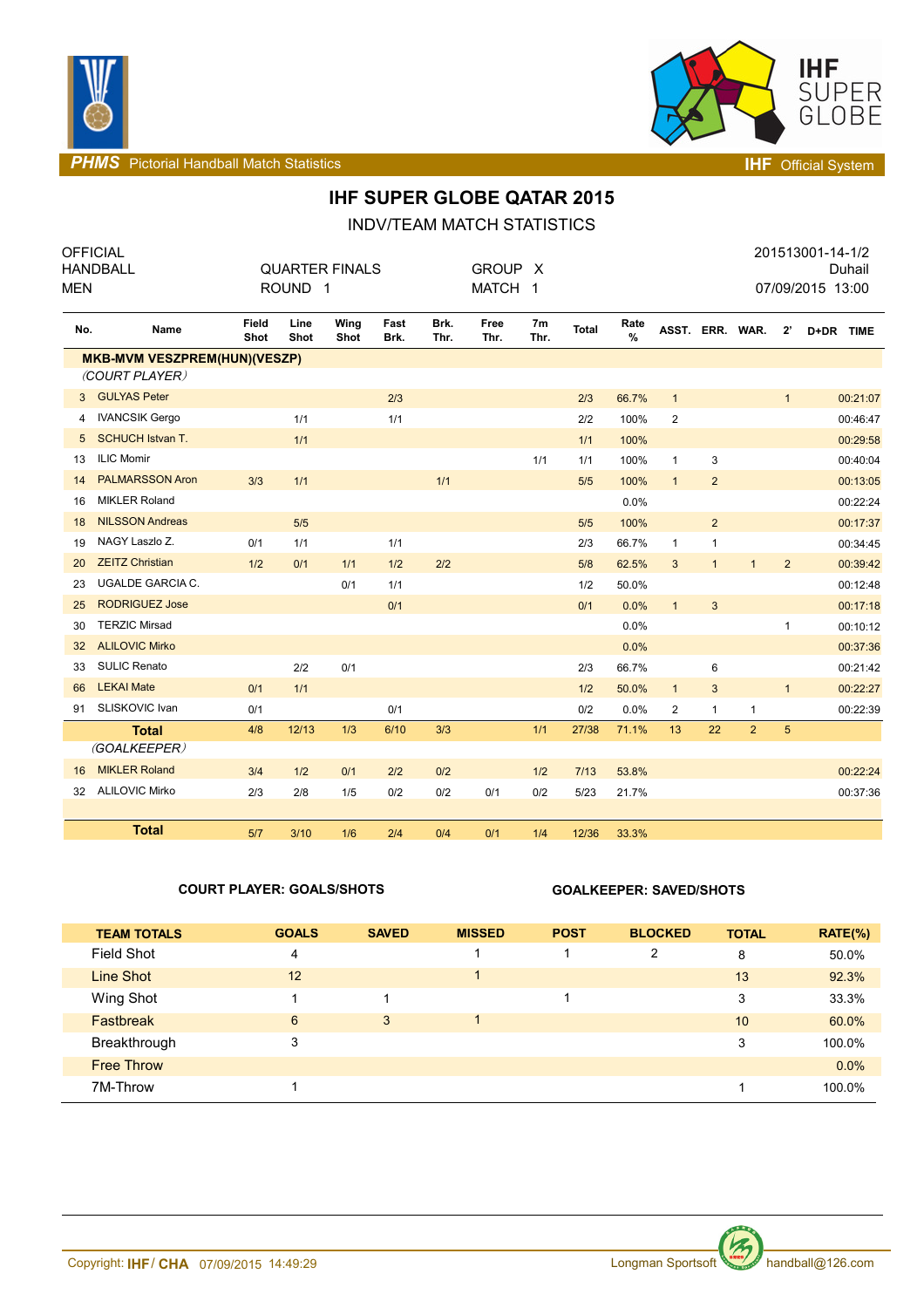



**PHMS** Pictorial Handball Match Statistics **Internal Physics INF** Official System

## **IHF SUPER GLOBE QATAR 2015**

INDV/TEAM MATCH STATISTICS

| <b>OFFICIAL</b><br>MEN | <b>HANDBALL</b>                      |               | ROUND <sub>1</sub> | <b>QUARTER FINALS</b> |              |              | GROUP X<br>MATCH 1 |            |              |           |                 |                         |              |                | 201513001-14-2/2<br>Duhail<br>07/09/2015 13:00 |
|------------------------|--------------------------------------|---------------|--------------------|-----------------------|--------------|--------------|--------------------|------------|--------------|-----------|-----------------|-------------------------|--------------|----------------|------------------------------------------------|
| No.                    | Name                                 | Field<br>Shot | Line<br>Shot       | Wing<br>Shot          | Fast<br>Brk. | Brk.<br>Thr. | Free<br>Thr.       | 7m<br>Thr. | <b>Total</b> | Rate<br>% | ASST. ERR. WAR. |                         |              | $2^{\prime}$   | D+DR TIME                                      |
|                        | <b>ESPORTE CLUBE TAUBATE(BRA)(TA</b> |               |                    |                       |              |              |                    |            |              |           |                 |                         |              |                |                                                |
|                        | (COURT PLAYER)                       |               |                    |                       |              |              |                    |            |              |           |                 |                         |              |                |                                                |
| $\mathbf{1}$           | <b>SANTOS Maik</b>                   |               |                    |                       |              |              |                    |            |              | 0.0%      |                 |                         |              |                | 00:47:39                                       |
| 2                      | <b>SOARES Andre</b>                  |               |                    | 0/1                   |              |              |                    | 1/1        | 1/2          | 50.0%     |                 |                         |              |                | 00:08:55                                       |
| $\overline{7}$         | <b>SILVA Andre</b>                   | 1/6           | 1/1                |                       |              | 3/3          |                    |            | 5/10         | 50.0%     | $\mathbf{3}$    | $\mathbf{3}$            |              | $\mathbf{1}$   | 00:49:25                                       |
| 8                      | <b>BOMFIM Daniel</b>                 | 0/1           |                    |                       |              |              |                    |            | 0/1          | 0.0%      |                 |                         |              |                | 00:04:45                                       |
| 9                      | <b>CANDIDO Lucas</b>                 | 0/1           |                    | 2/2                   |              |              |                    |            | 2/3          | 66.7%     |                 |                         |              |                | 00:52:19                                       |
| 11                     | <b>ANDRADE Cleber</b>                |               | 0/1                | 1/1                   | 1/3          |              |                    |            | 2/5          | 40.0%     |                 | $\mathbf{1}$            |              |                | 00:50:20                                       |
| 14                     | <b>BARROS Lucas</b>                  |               |                    |                       |              |              |                    |            |              | 0.0%      |                 |                         |              |                | 00:00:00                                       |
| 17                     | <b>RIBEIRO Andre</b>                 |               | 1/1                |                       | 0/1          |              |                    |            | 1/2          | 50.0%     |                 |                         |              |                | 00:26:44                                       |
| 18                     | <b>SIMOES Paulo</b>                  |               |                    |                       |              |              |                    |            |              | 0.0%      |                 |                         |              |                | 00:00:00                                       |
| 19                     | <b>LAGO Diego</b>                    |               |                    | 1/1                   | 0/1          |              |                    |            | 1/2          | 50.0%     |                 |                         |              |                | 00:17:31                                       |
| 20                     | <b>SANTOS Thiago</b>                 |               |                    |                       |              |              |                    |            |              | 0.0%      |                 |                         |              |                | 00:02:48                                       |
| 25                     | TEIXEIRA V.                          |               | 2/3                |                       |              |              |                    |            | 2/3          | 66.7%     | $\mathbf{1}$    | $\mathbf{1}$            | $\mathbf{1}$ |                | 00:38:56                                       |
| 28                     | <b>OLIVEIRA G.</b>                   | 1/6           | 2/2                |                       |              |              |                    |            | 3/8          | 37.5%     |                 |                         |              |                | 00:37:43                                       |
| 33                     | PACHECO Fernando                     | 0/4           | 1/2                |                       |              |              |                    | 2/3        | 3/9          | 33.3%     | 3               | $\overline{\mathbf{4}}$ | $\mathbf{1}$ |                | 00:35:58                                       |
| 81                     | <b>NASCIMENTO Luiz</b>               |               |                    |                       |              |              |                    |            |              | 0.0%      |                 |                         |              |                | 00:12:21                                       |
| 88                     | SOARES Alan                          | 0/1           |                    | 1/1                   | 1/1          | 1/1          | 1/1                |            | 4/5          | 80.0%     |                 |                         | $\mathbf{1}$ | $\mathbf{1}$   | 00:29:16                                       |
|                        | <b>Total</b>                         | 2/19          | $7/10$             | 5/6                   | 2/6          | 4/4          | 1/1                | 3/4        | 24/50        | 48.0%     | $\overline{7}$  | 9                       | 3            | $\overline{2}$ |                                                |
|                        | (GOALKEEPER)                         |               |                    |                       |              |              |                    |            |              |           |                 |                         |              |                |                                                |
| $\mathbf{1}$           | <b>SANTOS Maik</b>                   | 0/4           | 0/7                | 1/2                   | 2/7          | 0/2          |                    | 0/1        | 3/23         | 13.0%     |                 |                         |              |                | 00:47:39                                       |
| 81                     | NASCIMENTO Luiz                      |               | 0/5                |                       | 1/2          | 0/1          |                    |            | 1/8          | 12.5%     |                 |                         |              |                | 00:12:21                                       |
|                        |                                      |               |                    |                       |              |              |                    |            |              |           |                 |                         |              |                |                                                |
|                        | <b>Total</b>                         | 0/4           | 0/12               | 1/2                   | 3/9          | 0/3          |                    | 0/1        | 4/31         | 12.9%     |                 |                         |              |                |                                                |

### **COURT PLAYER: GOALS/SHOTS GOALKEEPER: SAVED/SHOTS**

| <b>TEAM TOTALS</b> | <b>GOALS</b>   | <b>SAVED</b> | <b>MISSED</b>  | <b>POST</b> | <b>BLOCKED</b> | <b>TOTAL</b> | $RATE(\%)$ |
|--------------------|----------------|--------------|----------------|-------------|----------------|--------------|------------|
| <b>Field Shot</b>  | $\overline{2}$ | 5            | 4              | 4           | 4              | 19           | 10.5%      |
| Line Shot          | $\overline{7}$ | 3            |                |             |                | 10           | 70.0%      |
| Wing Shot          | 5              |              |                |             |                | 6            | 83.3%      |
| <b>Fastbreak</b>   | 2              | 2            | $\overline{2}$ |             |                | 6            | 33.3%      |
| Breakthrough       | 4              |              |                |             |                | 4            | 100.0%     |
| <b>Free Throw</b>  | $\overline{A}$ |              |                |             |                |              | 100.0%     |
| 7M-Throw           | 3              |              |                |             |                | 4            | 75.0%      |